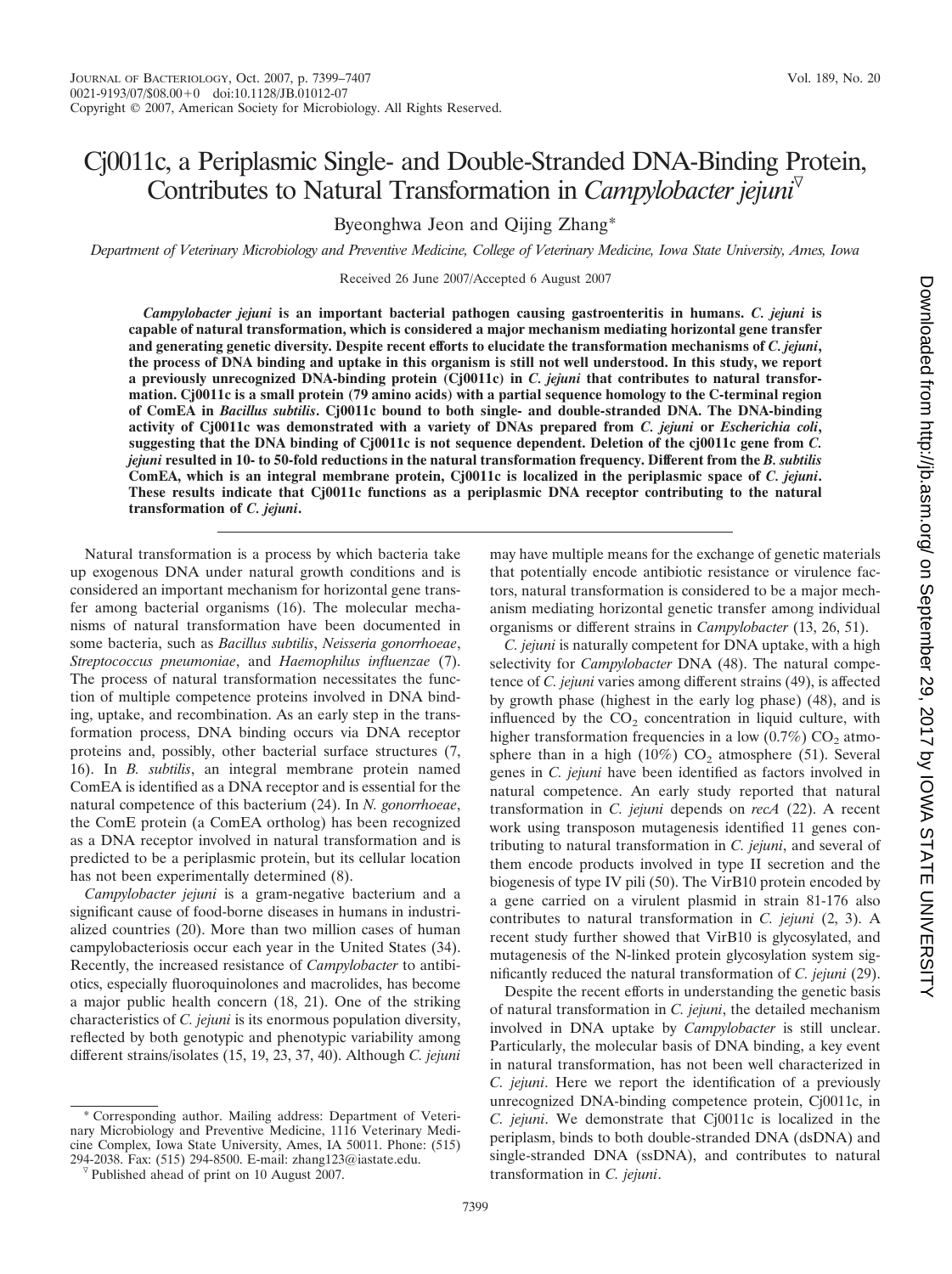#### **MATERIALS AND METHODS**

**Bacterial strains and growth conditions.** *C. jejuni* NCTC 11168 was used in this study. Bacteria were grown at 42°C on Mueller-Hinton (MH) agar plates (Difco) under microaerobic conditions (85%  $N_2$ , 5%  $O_2$ , and 10%  $CO_2$ ). The mutant strain ( $\Delta$ cj0011c::*aphA3*) was cultured on MH agar plates supplemented with kanamycin at a concentration of 50  $\mu$ g ml<sup>-1</sup>. For the strains harboring the pRY112 plasmid (54) and its derivative, chloramphenicol (10  $\mu$ g ml<sup>-1</sup>) was added to MH agar plates.

**Cloning and purification of recombinant Cj0011c (rCj0011c).** rCj0011c was produced in *Escherichia coli* JM109 (Promega, Madison, WI) with the pQE-30 vector (QIAGEN, Valencia, CA). The cj0011c gene was PCR amplified using primers 11pQE-F (5-TTCTCGGATCCGCTGTAA ATATCAACACTGCAAC AC-3'; restriction site is underlined) and 11pQE-R (5'-GGCAAAACTGCAGT TTTATTCTAT TGTGATATC-3), which were designed to amplify the cj0011c gene without the N-terminal signal peptide (17 residues). After digestion with BamHI and PstI, the PCR product was cloned into pQE-30, which had been digested with the same enzymes. The rCj0011c was purified under native conditions according to the protocol supplied by the manufacturer (QIAGEN). Rabbit polyclonal antisera against rCj0011c were prepared by Pacific Immunology Corp. (Ramona, CA) using the purified rCj0011c.

**dsDNA-binding assays.** Southwestern blotting was performed as described previously (43), with some modifications. rCj0011c was separated by sodium dodecyl sulfate-polyacrylamide gel electrophoresis (SDS-PAGE) and transferred to a 0.2-m polyvinylidene difluoride (PVDF) membrane (Immun-Blot; Bio-Rad, Hercules, CA). The membrane was then blocked and soaked in the renaturation buffer (50 mM NaCl, 10 mM Tris-hydrochloride, pH 7.4, 1 mM EDTA, 5% low-fat dry milk) at room temperature for 4 h and then incubated overnight in the binding buffer (50 mM NaCl, 10 mM Tris-hydrochloride, pH 7.4, 1 mM EDTA) containing the DNA probe, which was labeled at the 3' end with digoxigenin-11-ddUTP (DIG-11-ddUTP) by using a DIG oligonucleotide 3'-end labeling kit (Roche Molecular Biochemicals, Indianapolis, IN). Two DNA probes, including a 274-bp PCR product of the upstream region of *mobA* (*cj1350*) and a 170-bp internal fragment of *cmeA* (31), were used in the binding assays. These two probes were chosen because they have different sequences and are readily available in our laboratory. The *mobA* probe was amplified from *C. jejuni* NCTC 11168 using primers 5-GTATAAATCGGATCCATTGCACGAGTAAGA-3 and 5'-CCATACGTCTAGATTTACCACCACATAAAA-3'. The PCR product was purified from the agarose gel with a gel purification kit (QIAGEN) before being labeled with DIG. The membrane was washed three times for 30 min in the binding buffer. DIG-labeled DNA was detected and visualized by using alkaline phosphatase-conjugated anti-DIG antibody and the chemiluminescent substrate CDP-Star (Roche Molecular Biochemicals). Southwestern dot blotting was done by transferring rCj0011c to a PVDF membrane using a vacuum blotter. The blots were incubated with the same DIG-labeled DNA probe used for Southwestern blotting and visualized as described above.

Polyacrylamide gel retardation assays were performed using the same DIGlabeled PCR products described above. The DIG-11–ddUTP-labeled DNA (0.2 pmol) was incubated with purified  $rC[0011c]$  in 20  $\mu$  of binding buffer containing 20 mM HEPES (pH 7.6), 1 mM EDTA, 10 mM  $(NH<sub>4</sub>)<sub>2</sub>SO<sub>4</sub>$ , 5 mM dithiothreitol, 0.2% Tween 20, and 30 mM KCl. For the competition assay, poly(dI-dC) (Amersham Biosciences, Piscataway, NJ) was added to the reaction mixture. The reaction mixtures were incubated at room temperature for 15 min and then subjected to electrophoresis on a nondenaturing 6% (wt/vol) polyacrylamide gel in  $0.25 \times$  TBE (22 mM Tris, 22 mM boric acid, 0.5 mM EDTA [pH 8.0]) at 200 V for 45 min. The DNA in the gel was transferred to a nylon membrane with a vacuum blotter. DIG-labeled DNA was detected and visualized as described above.

Agarose gel retardation assays were performed using several different plasmids, including pUC19 (Invitrogen, Carlsbad, CA), pQE30, pET-20b(+) (Novagen, San Diego, CA), pRSET-mCherry (45), pMW10 (52), pWM1007 (36), and pRY112 (54). pRY112, an *E. coli*-*C. jejuni* shuttle plasmid, was purified from  $E.$  *coli* DH5 $\alpha$  or  $C.$  *jejuni* NCTC 11168. Other plasmids were prepared from  $E.$ *coli*. Plasmid DNA (300 ng) was incubated with rCj0011c in binding buffer for 15 min at room temperature. Then, the mixture was separated by an 0.8% agarose gel and the DNA on the gel was visualized by ethidium bromide staining.

**ssDNA-binding assays.** The agarose gel retardation assay was performed by mixing 100 ng of the positive-strand DNA of bacteriophage M13mp18 (Sigma, St. Louis, MO) with various amounts of rCj0011c in binding buffer for 15 min at room temperature. Samples were run in an 0.8% agarose gel and visualized by ethidium bromide staining. Polyacrylamide gel retardation assays were performed using 8% (wt/vol) nondenaturing polyacrylamide gel as described above. A 33-mer oligonucleotide (5-GCAACAAACAAACAAGATATTGCCACTAG TAAA-3) which was arbitrarily chosen from the sequence of *cj1211* (41) was labeled with a DIG oligonucleotide 3'-end labeling kit (Roche Molecular Biochemicals). The DIG-labeled oligonucleotide was boiled for 5 min and rapidly cooled down on ice before use.

**Preparation of cell fractions and measurement of cytochrome** *c* **oxidoreductase activity.** Cell fractions were prepared with a PeriPreps Periplasting kit (Epicenter, Madison, WI). *C. jejuni* cultures were microaerobically grown in 200 ml of MH broth overnight. Cells were collected by centrifugation at  $6,000 \times g$  for 10 min and were resuspended in 200  $\mu$ l of PeriPreps Periplasting buffer (200 mM Tris-HCl, pH 7.5, 20% sucrose, 1 mM EDTA, 30 U/ml ready-lyse lysozyme) supplemented with 30  $\mu$ g ml<sup>-1</sup> of DNase I. The bacterial suspension was incubated for 5 min at room temperature. An amount of 200  $\mu$ l of cold water was added to the suspension and mixed by inversion. After being incubated on ice for 10 min, the lysed cells were pelleted by centrifugation for 2 min at  $16,000 \times g$ . The supernatant contained the periplasmic fraction. The pellet was resuspended in 2 ml of sterilized distilled water and sonicated with a sonicator (Virsonic 600; VirTis). The sonicated suspension was centrifuged at  $16,000 \times g$  for 10 min at 4°C. The supernatant was collected and then ultracentrifuged at  $100,000 \times g$  for 100 min at 4°C. The resultant supernatant contained the cytoplasmic fraction, and the pellet was the membrane fraction. The membrane pellet was washed seven times and resuspended in 10 mM HEPES buffer (pH 7.4). The protein concentration of each fraction was determined using bicinchoninic acid protein assay reagent (Pierce Biotechnology, Rockford, IL). The sulfite/cytochrome *c* oxidoreductase (SOR) activity, which is a periplasmic indicator, was measured for each fraction as described by Myers and Kelly (39). Briefly, the enzymatic reaction was initiated by adding sodium sulfite to a final concentration of 2.5 mM to the reaction mixture containing 900  $\mu$ 1 10 mM Tris-HCl (pH 8), 100  $\mu$ l horse heart cytochrome  $c$  (10 mg ml<sup>-1</sup>), and 10 to 30  $\mu$ l cell fraction. The increase in absorbance at 550 nm was measured by using a spectrophotometer (SmartSpec 3000; Bio-Rad).

**Proteinase K treatment.** *C. jejuni* whole cells were treated with proteinase K as described previously (25). Overnight *C. jejuni* cultures were collected, washed with distilled water, and resuspended in distilled water at a concentration of  $5 \times$  $10^8$  cells ml<sup>-1</sup>. Aliquots (100  $\mu$ l) of the bacterial suspension were treated with different concentrations of proteinase K at 37°C for 15 min. After the proteinase K treatment, cells were pelleted and subjected to SDS-PAGE and Western blotting.

**SDS-PAGE and Western blotting.** Protein samples were boiled for 5 min in the SDS-PAGE sample buffer and centrifuged at  $10,000 \times g$  for 1 min to remove undissolved proteins. The samples were fractionated by SDS-PAGE on a 12.5% polyacrylamide gel in Tris-Tricine buffer and blotted to PVDF membrane (Immun-blot; Bio-Rad). The membrane was incubated in blocking buffer (phosphate-buffered saline containing 5% skim milk and 0.05% Tween 20) for 1 h and was probed with the primary antibody (rabbit anti-rCj0011c; 1:500 dilution) for 1 h in the blocking buffer. After three washings with the washing buffer (phosphate-buffered saline containing 0.05% Tween 20), the membrane was incubated with the secondary antibody (1:1,000 dilution of peroxidase-labeled goat antirabbit immunoglobulin G; Kirkegaard & Perry Laboratories). After three washings, the blots were developed with a 4 CN membrane peroxidase substrate system (Kirkegaard & Perry Laboratories).

**Primer extension assay.** A primer extension assay was used to determine the transcriptional start site of cj0011c using a 5-FAM (6-carboxyfluorescein)-labeled primer (5-CTTCTTTGCGGTATTCTAAAATCGCTTTA-3) as described elsewhere (33, 44). Briefly, the FAM-labeled primer (final concentration, 10 nM) was ethanol precipitated with 30  $\mu$ g of total bacterial RNA that was purified from *C. jejuni* 11168 using TRIzol reagent (Invitrogen). The pellet was resuspended in 20  $\mu$ l of 250 mM KCl, 2 mM Tris (pH 7.9), and 0.2 mM EDTA. The mixture was heated to 57°C and then allowed to cool down to room temperature for 1 h. After annealing, 50  $\mu$ l of the reaction solution containing 5  $\mu$ g of actinomycin D, 700  $\mu$ M deoxynucleoside triphosphates, 10 mM MgCl<sub>2</sub>, 5 mM dithiothreitol, 20 mM Tris (pH 8.3), and 100 U of SuperScript III reverse transcriptase (Invitrogen) was added. The mixture was incubated at 50°C for 70 min and treated with RNaseA (QIAGEN). The cDNA was precipitated and then washed with 70% ethanol. The size of the FAM-labeled cDNA was analyzed with an ABI Prism 3100 genetic analyzer (Applied Biosystems, Foster City, CA).

**Construction of a deletion mutant of cj0011c.** A 226-bp region was deleted from cj0011c and replaced with the kanamycin resistance gene (*aphA3*). For this purpose, a 659-bp region upstream of cj0011c was PCR amplified with primer pair 11UpX\_F (5'-GAAATGTATCTCTAGAGATTTAACTGCAGTAA-3') and 11UpB\_R (5-CGTTAAAGCAAAAAATAAAAATAGTAATTGGATCC TTTTCTT-3). Also, a 756-bp region downstream of cj0011c was prepared by PCR using primers 11DownK F (5'-CAAAAATGGTACCACACAATAGA ATAA AGGGCATT-3) and 11DownE\_R (5-CAAACCACTCATAAAGAAT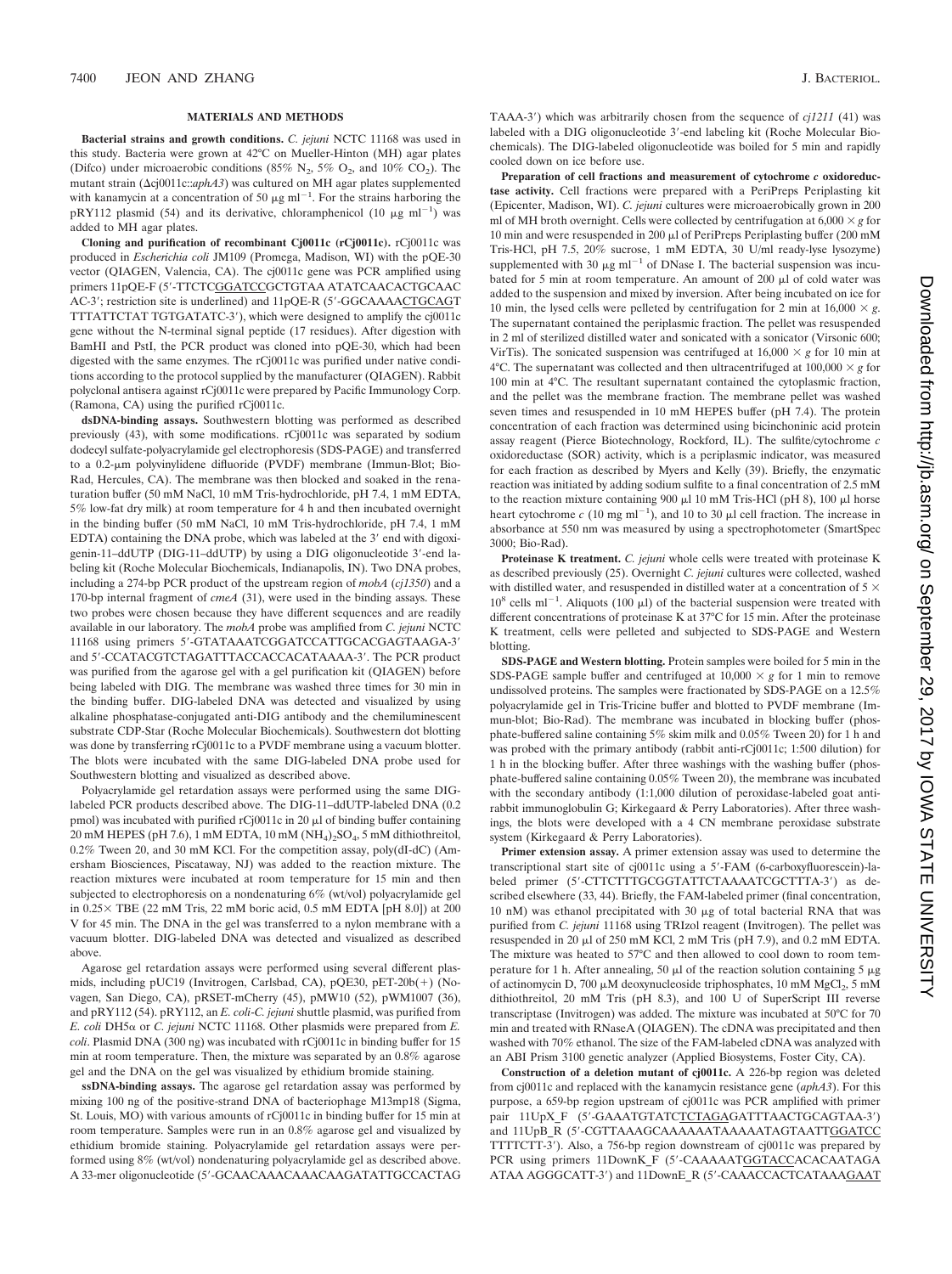

FIG. 1. Sequence features of Cj0011c and the production of rCj0011c of *C. jejuni*. Source sequences for alignments are all from GenBank, and their accession numbers are indicated in parentheses. (A) Alignment of amino acid sequences of Cj0011c and other ComEA proteins from different bacterial species: C.jej, *C. jejuni* (F81416); N.gon, *N. gonorrhoeae* (AAG18334.1); B.sub, *B. subtilis* (BAA12452.1); and S.pne, *S. pneumoniae* (AAC23741.1). The predicted HhH motif is overlined; black and gray backgrounds indicate identical and similar amino acids, respectively. (B) Sequence alignment of Cj0011c homologs in different *C. jejuni* strains and *Campylobacter* species: Cj11168, *C. jejuni* NCTC 11168 (F81416); Cj1221, *C. jejuni* RM1221 (YP\_178039.1); Cj81176, *C. jejuni* 81-176 (ZP\_01088238.1); Cj81116, *C. jejuni* 81116 (ABA77536.1); C.ups, *C. upsaliensis* (ZP\_00369920.1); C.cur, C*. curvus* (EAU00437.1); C.fet, *C. fetus* (ZP\_01409997.1); and C.con, *C. concisus* (ZP\_01374313.1). The predicted signal peptide and HhH motif are marked above the sequences. (C) SDS-PAGE analysis of rCj0011c (His<sub>6</sub>-Cj0011c). The gel was stained with Coomassie brilliant blue R-250. Lane M contains protein size markers (Bio-Rad).

TCTTTGCTTGTG-3). The unique restriction site in each primer is underlined. Each product was digested with the corresponding restriction enzymes and cloned into pUC19 that had been digested with the same enzymes. The construct was designated pUC19-UD. The *aphA3* gene was amplified from pMW10 (52) by primer pair Kan\_F (5-CTTATCAATATATCCATGGAATGGGCAAAGCAT-3) and Kan\_R (5-GATAGAACCATGGATAATGCTAAGACAATCACTAA  $A-3'$ ) using Vent<sub>R</sub> DNA polymerase (New England Biolab, Beverly, MA), which generates blunt-ended PCR products. The *aphA3* gene was cloned into a SmaI site of pUC19-UD, which allowed the insertion of the *aphA3* gene between the cloned upstream and downstream sequences of cj0011c. The orientation of the inserted kanamycin resistance cassette was confirmed by PCR. This plasmid construct was introduced into *C. jejuni* NCTC 11168 by electroporation. Homologous recombination in *C. jejuni* resulted in the deletion of cj0011c and the simultaneous insertion of *aphA3*. Transformants were selected on MH agar plates containing kanamycin and confirmed by PCR.

**Complementation of the cj0011c mutant in** *trans***.** The cj0011c gene and its promoter sequence, which was identified in this study, were PCR amplified by using  $Vert_R$  DNA polymerase from strain 11168. The primers used for the PCR were 11comp\_F (5'-GAGTATTTTAAACGCGAATTTTTGGGTTAAG-3') and 11comp\_R (5-CTGCTTCATCAATACCGATTAAATTTATATCAA-3). The PCR product containing cj0011c and its promoter was cloned into the EcoRV site of pRY112. The cj0011c-containing pRY112 plasmid was transferred from  $E$ . coli DH5 $\alpha$  to  $C$ . jejuni by triparental mating as described elsewhere (36).

**Natural transformation.** The biphasic natural transformation method was used in this study as described previously (48). *C. jejuni* strains were grown overnight on MH agar and resuspended in MH broth to an optical density at 600 nm of 0.5. Aliquots of 500  $\mu$ l were transferred to biphasic culture tubes and incubated for 2 h at 42°C. One microgram of DNA was then added to each culture. Genomic DNA of a fluoroquinolone-resistant isolate of *C. jejuni* NCTC 11168 which has a C257T mutation (leading to the Thr-86-Ile change) in *gyrA* (53) was used as the donor DNA. Negative transformation controls were prepared by adding an equal volume of sterilized distilled water into the culture. After incubation with DNA for 3 h, the cultures were serially diluted and plated onto MH agar plates supplemented with ciprofloxacin (2  $\mu$ g ml<sup>-1</sup>). The total bacterial number was counted by plating on MH without antibiotics. Each experiment was done in quadruplicate, and the transformation experiment was repeated three times. The transformation frequency represents the number of transformants from  $1 \mu g$  of donor DNA per total number of bacteria. The natural transformation experiment was also performed with donor DNA prepared from the *cmeF* mutant (*cmeF*::*cat*) of *C. jejuni* that contains the *cat* gene encoding chloramphenicol resistance (1).

## **RESULTS**

**Identification of Cj0011c as a DNA-binding protein in** *C. jejuni***.** In the process of searching for proteins interacting with the promoter DNA of the *cmeDEF* operon (1), a few proteins were captured with promoter DNA-coated magnetic beads from the whole-cell lysate of *C. jejuni* NCTC 11168 (Y.-W. Barton and Q. Zhang, unpublished data). The N-terminal sequences of these proteins were determined by Edman degradation. One of the amino acid sequences obtained matched to Cj0011c in the genome of *C. jejuni* NCTC 11168 (41). In fact, this obtained sequence (AVNINTATLKEL) represented the first 12 amino acids (aa) following the predicted signal peptide of Cj0011c. This finding suggested that Cj0011c was potentially a DNA-binding protein and that its signal peptide was cleaved from the mature product in *C. jejuni*.

According to the annotation of the genomic sequence of *C. jejuni* NCTC 11168 (41), Cj0011c is predicted to be a putative nonspecific DNA-binding protein. Cj0011c consists of 79 aa and shows 56% and 44% identity to the C-terminal regions of the ComEA proteins in *B. subtilis* (205 aa) and *S. pneumoniae*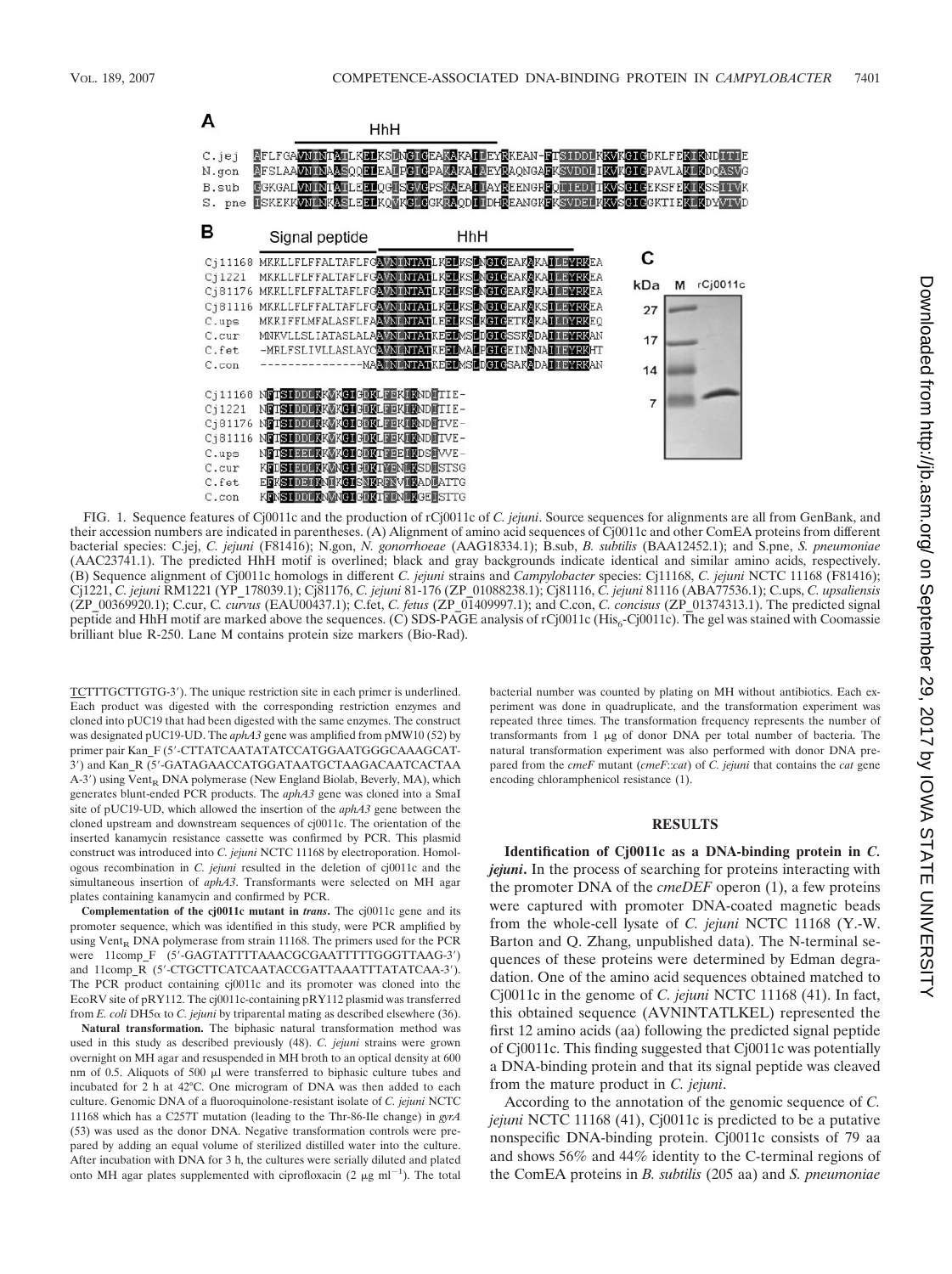

FIG. 2. Binding of rCj0011c to dsDNA. (A) Results of Southwestern blotting and dot blotting show the binding of rCj0011c to a representative DIG-labeled 274-bp PCR product (see Materials and Methods for details). The protein amounts loaded in each lane or spot are indicated above the panel. (B) Results of polyacrylamide gel retardation assay using rCj0011c and the DIG-labeled 274-bp PCR product. Samples were run in a 6% polyacrylamide gel under native conditions. The concentrations of rCj0011c and poly(dI-dC) used in the binding reaction mixtures are indicated above the panel. The positions of the dsDNA and the DNA-protein complexes are indicated on the right. (C) Results of agarose gel retardation assay showing the binding of rCj0011c to various plasmids: 1, pUC19; 2, pQE30; 3, pRSET-mCherry; 4, pET-20b(+); 5, pMW10; and 6, pWM1007. Plus and minus indicate the presence and absence, respectively, of rCj0011c in the binding reaction mixtures. The concentration of rCj0011c used in all reaction mixtures was 2.4 M. Samples were run in an 0.8% agarose gel. (D) Results of agarose gel retardation assay using plasmid pRY112 purified from either *E. coli* DH5α or *C. jejuni* NCTC 11168. The rCj0011c concentrations used in the reaction mixtures are indicated above the gel. The samples were run in an 0.8% agarose gel.

(216 aa), respectively (Fig. 1A). Cj0011c also shares 57% identity to ComE (99 aa; ComEA ortholog) in *N. gonorrhoeae*. The partial sequence homology to the ComEA proteins in other bacteria suggests that Cj0011c is a DNA-binding protein. According to the prediction with SignalP 3.0 (4), Cj0011c has an N-terminal signal peptide and three potential cleavage sites between the 17th and 18th, 20th and 21st, and 23rd and 24th residues. The obtained N-terminal sequence of the mature Cj0011c captured by the DNA-coated magnetic beads confirmed that the cleavage occurred between the 17th and 18th aa. After cleavage of the signal peptide, the mature Cj0011c has only 62 aa. The Cj0011c sequence is highly conserved in different *Campylobacter* species, except in *C. concisus*, where the Cj0011c homolog lacks the predicted signal peptide (Fig. 1B). Cj0011c is predicted to contain a putative helix-hairpinhelix (HhH) motif (Fig. 1A and B), which is a motif known to be associated with non-sequence-specific DNA binding (14). To define the DNA-binding function of Cj0011c, we produced rCj0011c of *C. jejuni* NCTC 11168 in *E. coli*. The rCj0011c protein (without the predicted signal peptide) migrated as an 8-kDa band on the SDS-PAGE gel (Fig. 1C), which is comparable to the calculated molecular mass of the processed Cj0011c protein (8.3 kDa).

**Binding to dsDNA.** To confirm that Cj0011c of *C. jejuni* functions as a DNA-binding protein, we tested the binding of rCj0011c to DNA of various sources, including PCR products amplified from the genomic DNA of *C. jejuni* and plasmids isolated from *E. coli* or *C. jejuni*, such as pUC19, pQE30, pET-20b(+), pRSET-mCherry, pWM1007, pMW10, and pRY112 (Fig. 2). In a series of DNA-binding assays, including

Southwestern blotting (Fig. 2A), polyacrylamide gel retardation (Fig. 2B), and agarose gel retardation assays (Fig. 2C and D), rCj0011c bound to all of the dsDNA examined in this study. The competition binding assay was performed by adding poly(dI-dC) to the binding reaction mixtures. Poly(dI-dC) is a synthetic polymer composed of inosine and cytosine residues and is often included in gel mobility shift assays as a nonspecific DNA competitor (28, 30). The binding of rCj0011c to dsDNA was reduced by 1 to 10 ng  $\mu$ l<sup>-1</sup> of poly(dI-dC) and was totally inhibited by 100 ng  $\mu$ l<sup>-1</sup>of poly(dI-dC) in the binding reaction mixture (Fig. 2B). The binding of rCj0011c to various DNAs and the inhibition by poly(dI-dC) suggest that it binds to dsDNA in a non-sequence-specific manner.

**Binding to ssDNA.** We also investigated the ssDNA-binding activity of Cj0011c. As shown in Fig. 3A, rCj0011c was able to bind to the positive strand of bacteriophage M13. In addition, we performed a polyacrylamide gel retardation assay using a 33-mer oligonucleotide, which also showed the binding of rCj0011c to ssDNA (Fig. 3B). According to the genomic sequence, *C. jejuni* NCTC 11168 contains only one ssDNA-binding protein, which is encoded by *cj1071* (41). Cj0011c was found to be 37% identical and 53% similar to the N-terminal 99 residues of Cj1071 (data not shown). This partial sequence homology further supports the findings shown in Fig. 3A and B.

**Identification of the putative promoter sequence of cj0011c.** To facilitate the characterization of the cj0011c gene in *C. jejuni*, we located its transcription start site using a primer extension assay. The cj0011c gene is flanked by cj0012c and *rnhB*, which encode putative homologs of rubrerythrin and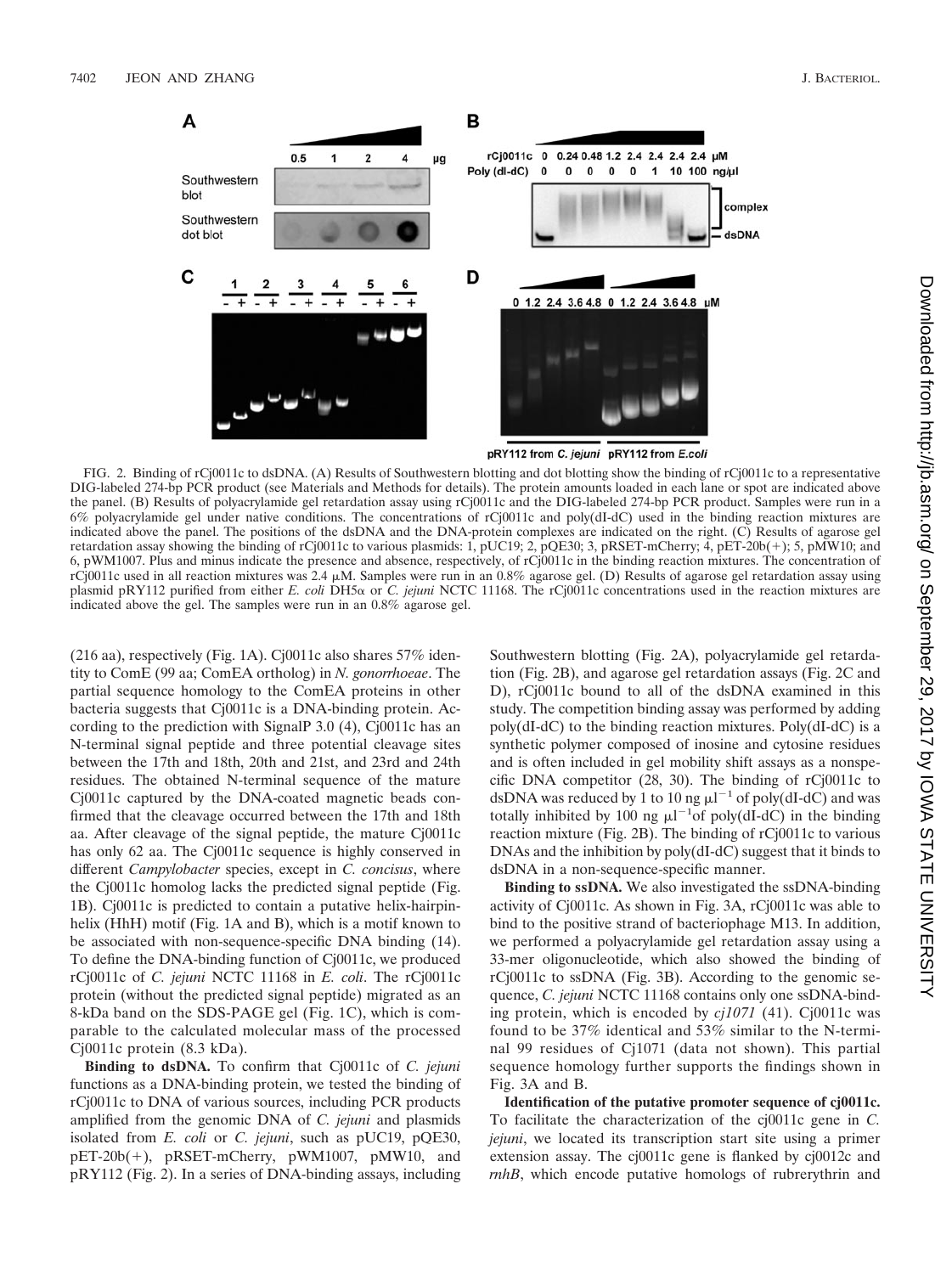

FIG. 3. Binding of rCj0011c to ssDNA. (A) Results of agarose gel retardation assay using the positive strand of bacteriophage M13. Samples were run in an 0.8% agarose gel. The concentrations of rCj0011c used in the reaction mixtures are indicated above the panel. (B) Polyacrylamide gel retardation assay using a DIG-labeled 33-mer oligonucleotide. The concentrations of rCj0011c used in the reaction mixtures are indicated above the figure, and the positions of the ssDNA and the DNA-protein complex are indicated on the right.

RNase HII, respectively (Fig. 4A). cj0011c is separated from cj0012c and *rnhB* by 64 bp and 32 bp, respectively. The primer extension assay indicated that the transcription of cj0011c starts 23 nucleotides upstream of its start codon (Fig. 4B and

C). Based on the identified transcriptional start site and sequence homology to the consensus *rpoD* promoter sequence in *C. jejuni* (52), a putative cj0011c promoter was identified (Fig. 4B). This identified promoter was highly homologous to the consensus *rpoD* promoter sequence of *C. jejuni* (52).

**Contribution of Cj0011c to natural transformation.** The DNA-binding activity of Cj0011c and its sequence homology to the ComEA proteins in other bacteria suggested that Cj0011c might be a potential competence protein in *Campylobacter*. To determine if Cj0011c contributes to natural transformation in *C. jejuni*, we generated a deletion mutant of cj0011c. This mutation specifically knocked out Cj0011c, as determined by immunoblotting (Fig. 4D, lane 2). Complementation of the mutant in *trans* restored the production of Cj0011c (Fig. 4D, lane 3). Based on the densitometric analysis of the band intensity, it appeared that the level of Cj0011c expression was approximately 3.4 times higher in the complemented mutant strain than in the wild-type strain. Using these constructs, we performed natural transformation experiments with donor DNA that confers resistance to ciprofloxacin. In three independent experiments, the cj0011c mutant showed 10- to 50-fold reductions in transformation frequencies compared with the frequencies in the wild-type strain (Fig. 5), although the actual transformation frequencies varied in each experiment. The numbers of ciprofloxacin-resistant colonies observed on the plates spread with the wild-type strain were in the range of hundreds, while the numbers of transformants detected on the plates spread with the cj0011c mutant



FIG. 4. Identification of the putative promoter of cj0011c in *C. jejuni*, and expression of cj0011c in various constructs. (A) Genomic organization of cj0011c and its flanking regions. The position of the inserted *aphA3* gene in the deletion mutant is indicated by a bracketed arrow. (B) Predicted promoter sequence for cj0011c. Putative -10, -16, and -35 regions are underlined. The consensus *rpoD* promoter sequence is listed below the predicted promoter, and the conserved nucleotides are shown in bold. The identified transcriptional start site is marked with an arrowhead. The ribosomal binding site (RBS) is underlined. (C) Electropherogram showing the results of the primer extension assay. The arrowhead indicates the transcriptional start site, and asterisks indicate the DNA size markers. (D) Immunoblotting analysis of cj0011c expression in wild-type *C. jejuni* 11168 (lane 1), the  $\Delta$ cj0011c:*aphA* mutant (lane 2), the -cj0011c::*aphA* mutant complemented with pRY112 carrying cj0011c (lane 3), and the -cj0011c::*aphA* mutant carrying the empty vector pRY112 (lane 4). The same amount (4 µg) of whole-cell proteins was loaded in each well, and the blotting was done using the anti-rCj0011c antibody.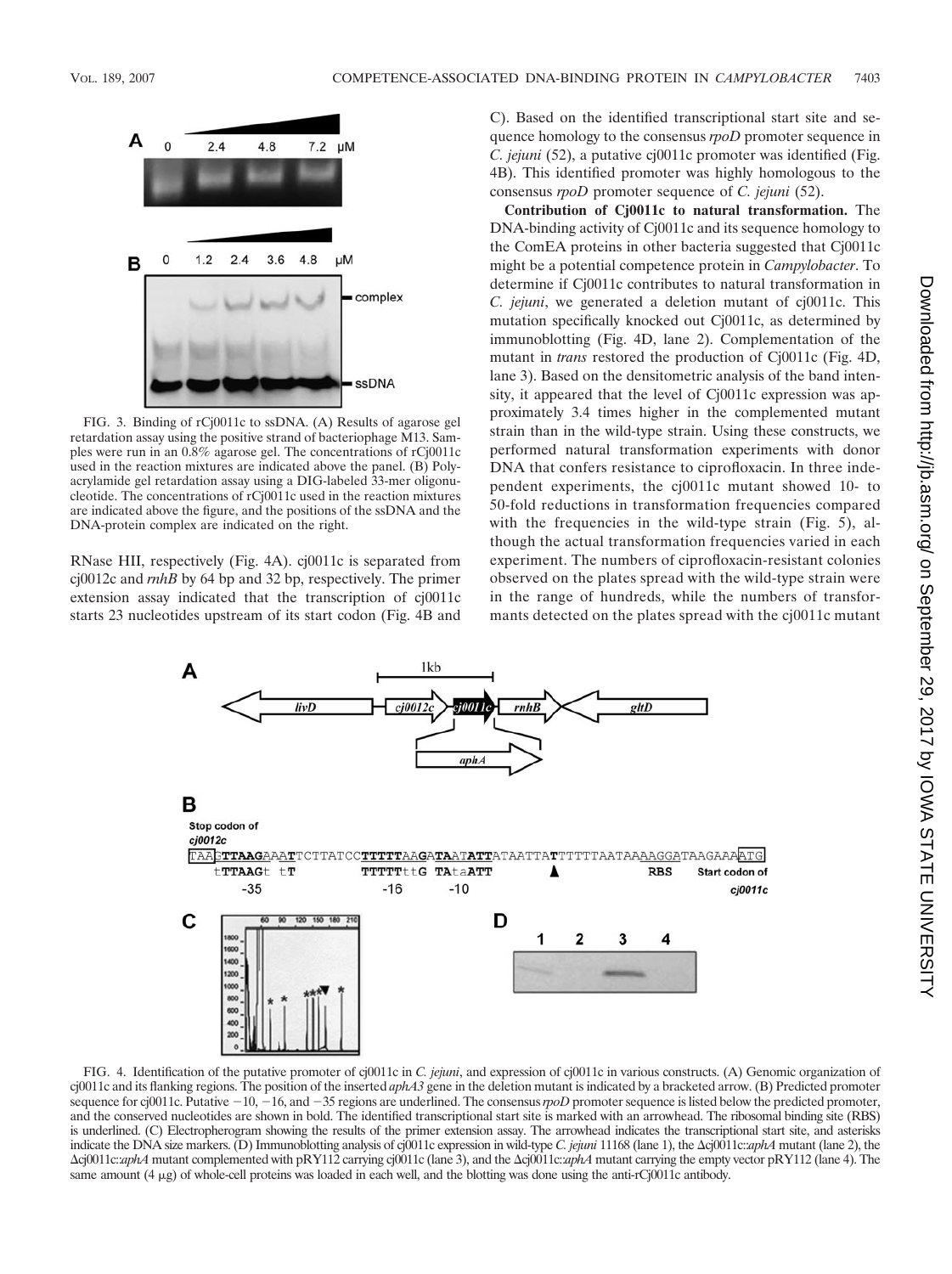

FIG. 5. Natural transformation frequencies of wild-type *C. jejuni* 11168 (WT), the  $\Delta$ cj0011c::*aphA* mutant (MT), and the  $\Delta$ cj0011c:: *aphA* mutant complemented with pRY112::cj0011c (MT/pRY112:: cj0011c). Each bar represents the mean  $\pm$  standard deviation of the results for quadruplicate samples in a single experiment. The experiment was repeated three times (exp1, exp2, and exp3). The genomic DNA from a ciprofloxacin-resistant mutant of *C. jejuni* 11168 was used as the donor DNA.

strain were in the range of tens. The difference in transformation frequency between the wild-type and the mutant strains was statistically significant as determined by Student's *t* test ( $P < 0.05$ ). Complementation of the cj0011c mutant with a plasmid-bearing cj0011c gene in the three experiments either partially or fully restored the transformation frequencies to the wild-type levels (Fig. 5). The rates of spontaneous mutation for ciprofloxacin resistance, as measured in the natural transformation reactions without added donor DNA, were lower than  $2.0 \times 10^{-8}$  in both the wild-type and the mutant strain when 2  $\mu$ g ml<sup>-1</sup> of ciprofloxacin was used in the selective plates (data not shown). Additionally, insertional mutagenesis of *rnhB*, the downstream gene of cj0011c (Fig. 4A), did not affect the natural transformation frequency of *C. jejuni* NCTC 11168 (data not shown). We also conducted transformation experiments using donor DNA from the *cmeF* mutant (*cmeF*::*cat*) that contains the *cat* gene encoding chloramphenicol resistance (1). With this donor DNA, an approximately 10-fold reduction in the natural transformation frequency was observed in the cj0011c mutant in comparison with the frequency in the wild-type strain (data not shown). Together, these results indicated that Cj0011c contributes to natural transformation in *C. jejuni*.

**Localization of Cj0011c in the periplasm.** The presence of a signal peptide in Cj0011c suggests that it is a secreted protein. To determine the cellular location of Cj0011c in *C. jejuni*, different cellular fractions were prepared. Immunoblotting of these fractions with the anti-Cj0011c antibody demonstrated that Cj0011c was predominantly associated with the periplasmic fraction (Fig. 6A). The CmeC and CmeR proteins of *C. jejuni* were used as indicators for the membrane and cytoplasmic fractions, respectively. CmeC is an outer membrane protein and showed as a doublet on the blot (32). CmeR is a cytoplasmic protein and functions as a transcriptional regulator modulating the expression of the CmeABC multidrug efflux pump (31). The presence of CmeC and CmeR in the corresponding fractions and their absence in the periplasmic fraction (Fig. 6A) validated the localization results. In addition, the periplasmic fraction was also confirmed by the presence of high SOR activity, which served as a periplasmic marker (Fig. 6B) (39). We also determined the sensitivity of Cj0011c to proteinase K treatment. When *C. jejuni* cells were exposed to increasing amounts of proteinase K, CmeC (outer membrane protein) was gradually degraded, whereas Cj0011c was protected from the proteinase K treatment (Fig. 6C), indicating that Cj0011c is not surface exposed in *C. jejuni*. Based on the sequence analysis, the mature product of Cj0011c lacks a transmembrane



FIG. 6. Cellular location of Cj0011c within *C. jejuni*. (A) Results of SDS-PAGE and immunoblotting analysis of cytoplasmic (Cyto), periplasmic (Peri), and membrane (Mem) fractions with anti-CmeC, anti-Cj0011c, and anti-CmeR antibodies, respectively. (B) SOR activities measured in different cellular fractions. Abbreviations are as described for panel A. The SOR activity in each fraction was normalized using the activity in the periplasmic fraction (100%). Each bar represents the mean  $\pm$  standard deviation of the results of three independent experiments. (C) Results of immunoblotting proteinase K-treated *C. jejuni* cells with the anti-Cj0011c and anti-CmeC antibodies, respectively. The amount of proteinase K added to each reaction mixture is indicated above the panel.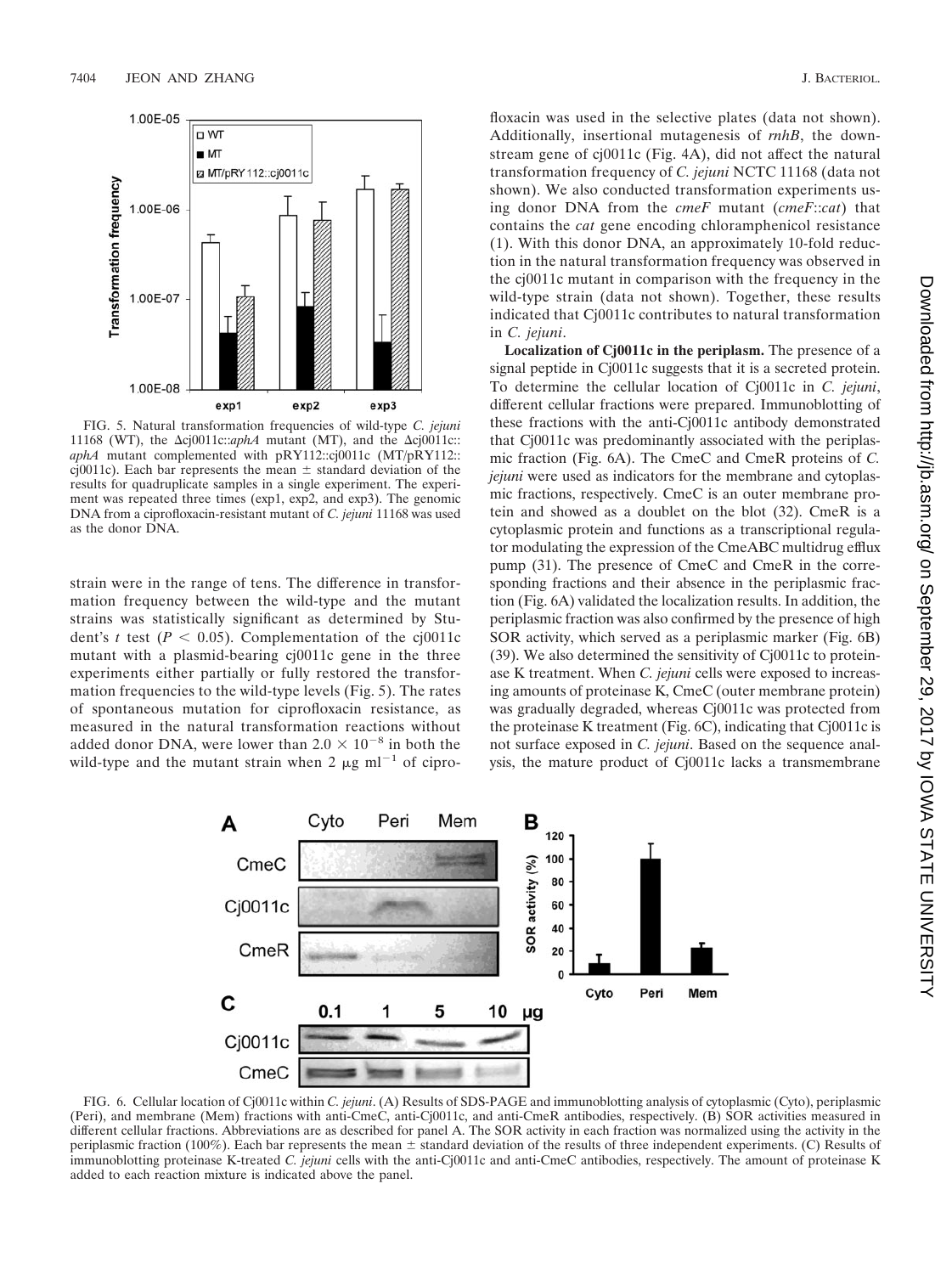domain, suggesting that it is not inserted into the membrane. Taken together, these results indicate that Cj0011c is located in the periplasmic space of *C. jejuni*.

#### **DISCUSSION**

This study reports a previously unrecognized DNA-binding competence protein in *C. jejuni* which shares partial sequence homology with the ComEA proteins involved in natural transformation in other bacteria (Fig. 1A), such as *B. subtilis*, *S. pneumoniae*, and *N. gonorrhoeae* (6, 8, 24). Cj0011c was shown to be a periplasmic protein (Fig. 6A) which bound to both dsDNA and ssDNA (Fig. 2 and 3) and contributed to the natural transformation of *C. jejuni* (Fig. 5). These results establish that Cj0011c serves as a periplasmic DNA receptor involved in the natural transformation of *C. jejuni* and provide new insights into the mechanisms underlying the competence process in *Campylobacter*.

Cj0011c has 79 aa, including a signal peptide, and is smaller than the known ComEA proteins in other bacteria, such as *B. subtilis* ComEA (205 aa), *S. pneumoniae* ComEA (216 aa), and *N. gonorrhoeae* ComE (99 aa). Despite the size differences, these proteins commonly harbor an HhH motif (Fig. 1A) to which the non-sequence-specific DNA-binding activity of ComEA proteins is attributable (14). Deletion of the C-terminal domain (containing the HhH motif) of the *B. subtilis* ComEA protein rendered it unable to bind to dsDNA and ssDNA, suggesting that the C-terminal region of the ComEA protein is solely responsible for DNA binding (43). The HhH motif of Cj0011c is in the N-terminal region (Fig. 1A and B) and is likely to serve as the DNA-binding domain of this protein.

One interesting finding of this study is that Cj0011c binds to both dsDNA and ssDNA. Although the dsDNA-binding activities of ComEA proteins have been well documented in *B. subtilis* and *N. gonorrhoeae* (8, 43), there has been only a single report on ssDNA binding of ComEA, where the *B. subtilis* ComEA bound to ssDNA as small as a 22-mer oligonucleotide, but with a significantly lower affinity than to dsDNA (43). Based on the gel-shift assay (Fig. 2B and 3B), the binding of Cj0011c to dsDNA occurred in the nM range, while the binding to ssDNA occurred in the  $\mu$ M range, suggesting that Cj0011c also has a higher affinity to dsDNA than to ssDNA. The biological significance of ssDNA binding by ComEA homologs is unknown, but it may facilitate the uptake of ssDNA from the environment. For example, it was shown that *Pseudomonas stutzeri*, *H. influenzae*, and *N. gonorrhoeae* were transformable with ssDNA (35, 42, 46), and *N. gonorrhoeae* was transformed with ssDNA generated by phage M13 at a level similar to that with dsDNA (46). Alternatively, ssDNA binding may be an essential function of ComEA proteins. Although the DNA transport process has not been formally demonstrated in *Campylobacter*, it is known that in other bacteria dsDNA is degraded during the uptake process and only a single strand is transported to the cytosol (16). Thus, the binding of ssDNA by DNA receptors on the cell membrane (gram-positive bacteria) or in the periplasmic space (gram-negative bacteria) may protect the ssDNA from further degradation by nucleases and ensure its transfer to the cytosol, where cytoplasmic proteins

(such as DprA and RecA) protect the incoming ssDNA from degradation by DNase (5, 47).

The level of contribution of Cj0011c to natural transformation in *Campylobacter* was different from the levels contributed by ComEA in other bacteria. *B. subtilis* contains a single copy of *comEA*, and mutagenesis of this gene resulted in a 10<sup>7</sup>-fold reduction in natural transformation (24). *N. gonorrhoeae* harbors four copies of *comE*, a *comEA* ortholog in this bacterium. Deletion of all copies of *comE* decreased the natural transformation frequency significantly  $(4 \times 10^4$ -fold) in *N. gonorrhoeae*, whereas deletion of a single copy had little effect on natural transformation (8). *C. jejuni* contains only one copy of cj0011c, according to the published genomic sequence (41). Deletion of cj0011c reduced but did not abolish the transformability of *C. jejuni* (Fig. 5), suggesting that Cj0011c contributes to but is not essential for natural transformation in *C. jejuni*. The level of contribution of Cj0011c to natural transformation is similar to that of VirB10 (29) but is significantly lower than that of the *cts* genes identified in the study by Wiesner et al. (50), in which the *cts* mutants showed approximately 1,000-fold reductions in transformation frequencies compared to the frequency in the wild-type strain. The nonessential nature of Cj0011c for natural transformation suggests that *C. jejuni* may have additional DNA receptors for transformation which overlap the function of Cj0011c.

Natural transformation in *Campylobacter* is mostly efficient with its own DNA and is extremely inefficient with foreign DNA, such as *E. coli* DNA (48, 51). The difference in natural transformation frequencies between self and nonself DNA may be partly explained by the presence of restriction-modification systems in *Campylobacter*, which restrict the transformation by nonself DNA (27, 38). In addition, DNA uptake in *Campylobacter* also appears to be highly selective for its own DNA, because previous studies showed that *Campylobacter* takes up *E. coli* DNA very poorly (48, 50). Some gram-negative bacteria, such as *N. gonorrhoeae* and *H. influenza*, recognize specific DNA uptake sequences (DUS) and distinguish between self DNA and nonself DNA based on the presence of DUS (12, 17). It has not been shown that *C. jejuni* possesses DUS, but the preferential uptake of its own DNA suggests that *C. jejuni* has a mechanism for differentiating self DNA from foreign DNA in the uptake process. This DNA selection step is unlikely to be associated with Cj0011c, since Cj0011c binds to DNA nonspecifically (Fig. 2). It is plausible to speculate that the specificity of DNA binding and uptake in *C. jejuni* is determined by a selective step involving factors located in the outer membrane, which remains to be defined in future studies.

The cellular location of Cj0011c was experimentally determined in this study. In gram-positive *B. subtilis*, ComEA is located in the cell membrane (24), while in *N. gonorrhoeae*, ComE (ortholog of ComEA) is speculated to be a periplasmic protein, but experimental evidence showing the location has not been reported (8). In this work, we showed that Cj0011c is secreted to the periplasmic space in *C. jejuni* (Fig. 6A). The localization of Cj0011c in the periplasmic space suggests that Cj0011c is not involved in the initial binding of foreign DNA to the bacterial surface of *C. jejuni*. Recently, transposon mutagenesis by Wiesner et al. (50) identified 11 genes involved in natural transformation, and 9 of them affected DNA uptake.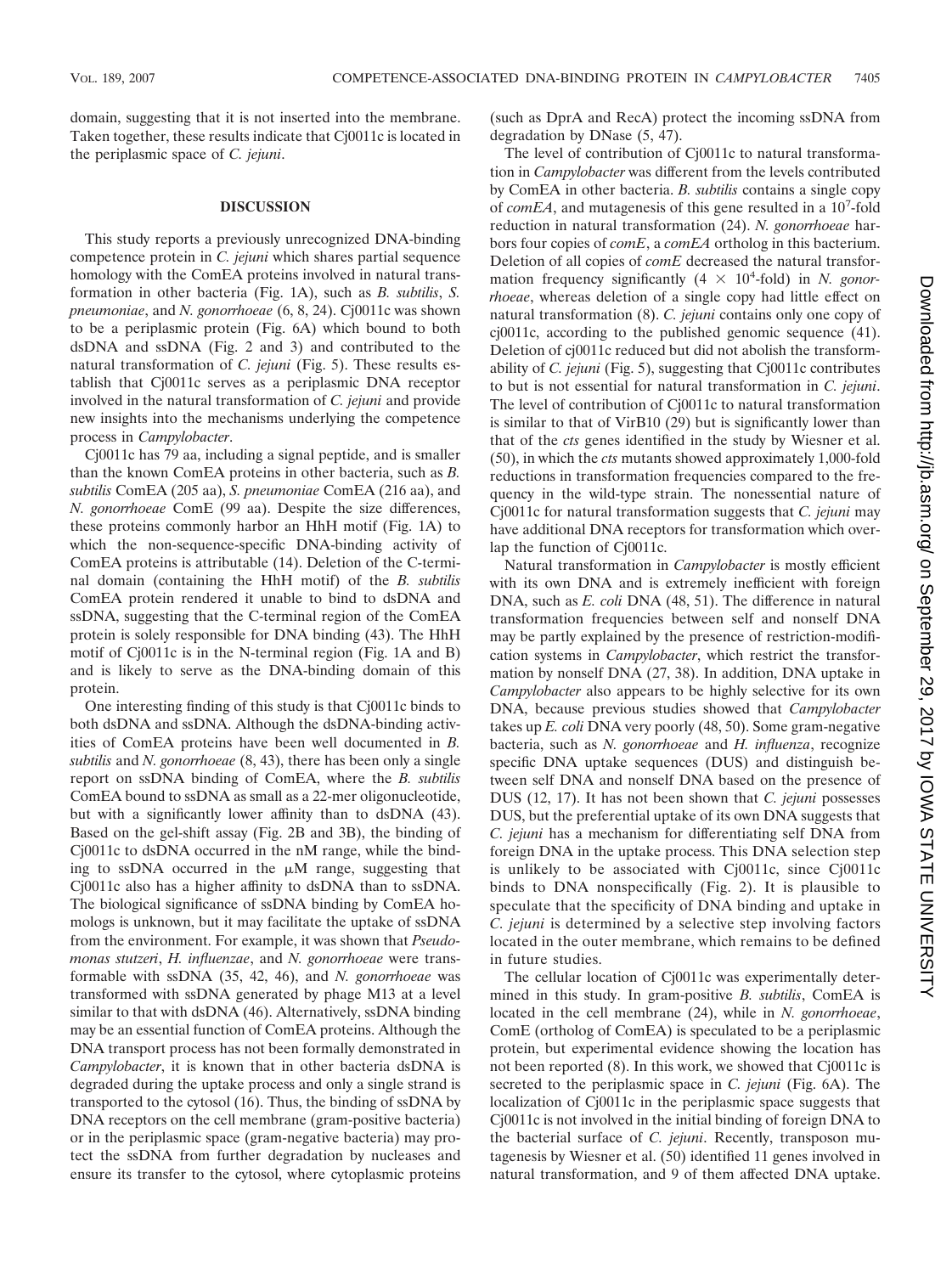Several of the identified genes encode proteins that are similar to the ComG proteins required for DNA binding and uptake in *B. subtilis* (10, 11). In *B. subtilis*, ComGC forms a type II secretion system pseudopilus which is named competence pseudopilus (9). The pseudopilus traverses the cell wall and helps foreign DNA to access the ComEA receptor that is located in the membrane (9). The formation of the competence pseudopilus requires ComGC and six other ComG proteins (9). *C. jejuni* has some ComG homologs, but it is unknown if they form a transformation machinery similar to that seen in *B. subtilis* (50). As a periplasmic DNA receptor, Cj0011c potentially interacts with some other competence protein(s), such as the ComG homologs or other unidentified inner membrane transporters, in the process of DNA binding and transport. This possibility remains to be determined in future work.

### **ACKNOWLEDGMENTS**

We thank Gregory J. Phillips for his helpful comments on the experimental design.

This study was supported by National Research Initiative competitive grant 2003-35212-13316 from the USDA Cooperative State Research, Education, and Extension Service.

#### **REFERENCES**

- 1. **Akiba, M., J. Lin, Y. W. Barton, and Q. Zhang.** 2006. Interaction of CmeABC and CmeDEF in conferring antimicrobial resistance and maintaining cell viability in *Campylobacter jejuni*. J. Antimicrob. Chemother. **57:**52–60.
- 2. **Bacon, D. J., R. A. Alm, D. H. Burr, L. Hu, D. J. Kopecko, C. P. Ewing, T. J. Trust, and P. Guerry.** 2000. Involvement of a plasmid in virulence of *Campylobacter jejuni* 81-176. Infect. Immun. **68:**4384–4390.
- 3. **Bacon, D. J., R. A. Alm, L. Hu, T. E. Hickey, C. P. Ewing, R. A. Batchelor, T. J. Trust, and P. Guerry.** 2002. DNA sequence and mutational analyses of the pVir plasmid of *Campylobacter jejuni* 81-176. Infect. Immun. **70:**6242– 6250.
- 4. **Bendtsen, J. D., H. Nielsen, G. von Heijne, and S. Brunak.** 2004. Improved prediction of signal peptides: SignalP 3.0. J. Mol. Biol. **340:**783–795.
- 5. **Berge´, M., I. Mortier-Barriere, B. Martin, and J. P. Claverys.** 2003. Transformation of *Streptococcus pneumoniae* relies on DprA- and RecA-dependent protection of incoming DNA single strands. Mol. Microbiol. **50:**527– 536.
- 6. **Berge´, M., M. Moscoso, M. Prudhomme, B. Martin, and J. P. Claverys.** 2002. Uptake of transforming DNA in Gram-positive bacteria: a view from *Streptococcus pneumoniae*. Mol. Microbiol. **45:**411–421.
- 7. **Chen, I., P. J. Christie, and D. Dubnau.** 2005. The ins and outs of DNA transfer in bacteria. Science **310:**1456–1460.
- 8. **Chen, I., and E. C. Gotschlich.** 2001. ComE, a competence protein from *Neisseria gonorrhoeae* with DNA-binding activity. J. Bacteriol. **183:**3160– 3168.
- 9. **Chen, I., R. Provvedi, and D. Dubnau.** 2006. A macromolecular complex formed by a pilin-like protein in competent *Bacillus subtilis*. J. Biol. Chem. **281:**21720–21727.
- 10. **Chung, Y. S., F. Breidt, and D. Dubnau.** 1998. Cell surface localization and processing of the ComG proteins, required for DNA binding during transformation of *Bacillus subtilis*. Mol. Microbiol. **29:**905–913.
- 11. **Chung, Y. S., and D. Dubnau.** 1998. All seven *comG* open reading frames are required for DNA binding during transformation of competent *Bacillus subtilis*. J. Bacteriol. **180:**41–45.
- 12. **Danner, D. B., H. O. Smith, and S. A. Narang.** 1982. Construction of DNA recognition sites active in *Haemophilus* transformation. Proc. Natl. Acad. Sci. USA **79:**2393–2397.
- 13. **de Boer, P., J. A. Wagenaar, R. P. Achterberg, J. P. van Putten, L. M. Schouls, and B. Duim.** 2002. Generation of *Campylobacter jejuni* genetic diversity *in vivo*. Mol. Microbiol. **44:**351–359.
- 14. **Doherty, A. J., L. C. Serpell, and C. P. Ponting.** 1996. The helix-hairpin-helix DNA-binding motif: a structural basis for non-sequence-specific recognition of DNA. Nucleic Acids Res. **24:**2488–2497.
- 15. **Dorrell, N., J. A. Mangan, K. G. Laing, J. Hinds, D. Linton, H. Al Ghusein, B. G. Barrell, J. Parkhill, N. G. Stoker, A. V. Karlyshev, P. D. Butcher, and B. W. Wren.** 2001. Whole genome comparison of *Campylobacter jejuni* human isolates using a low-cost microarray reveals extensive genetic diversity. Genome Res. **11:**1706–1715.
- 16. **Dubnau, D.** 1999. DNA uptake in bacteria. Annu. Rev. Microbiol. **53:**217– 244.
- 17. **Elkins, C., C. E. Thomas, H. S. Seifert, and P. F. Sparling.** 1991. Speciesspecific uptake of DNA by gonococci is mediated by a 10-base-pair sequence. J. Bacteriol. **173:**3911–3913.
- 18. **Engberg, J., F. M. Aarestrup, D. E. Taylor, P. Gerner-Smidt, and I. Nachamkin.** 2001. Quinolone and macrolide resistance in *Campylobacter jejuni* and *C. coli*: resistance mechanisms and trends in human isolates. Emerg. Infect. Dis. **7:**24–34.
- 19. **Fouts, D. E., E. F. Mongodin, R. E. Mandrell, W. G. Miller, D. A. Rasko, J. Ravel, L. M. Brinkac, R. T. DeBoy, C. T. Parker, S. C. Daugherty, R. J. Dodson, A. S. Durkin, R. Madupu, S. A. Sullivan, J. U. Shetty, M. A. Ayodeji, A. Shvartsbeyn, M. C. Schatz, J. H. Badger, C. M. Fraser, and K. E. Nelson.** 2005. Major structural differences and novel potential virulence mechanisms from the genomes of multiple *Campylobacter* species. PLoS Biol. **3:**e15.
- 20. **Friedman, C. R., J. Neimann, H. C. Wegener, and R. V. Tauxe.** 2000. Epidemiology of *Campylobacter jejuni* infections in the United States and other industrialized nations, p. 121–138. *In* I. Nachamkin and M. J. Blaser (ed.), *Campylobacter*. ASM Press, Washington, DC.
- 21. **Gibreel, A., V. N. Kos, M. Keelan, C. A. Trieber, S. Levesque, S. Michaud, and D. E. Taylor.** 2005. Macrolide resistance in *Campylobacter jejuni* and *Campylobacter coli*: molecular mechanism and stability of the resistance phenotype. Antimicrob. Agents Chemother. **49:**2753–2759.
- 22. **Guerry, P., P. M. Pope, D. H. Burr, J. Leifer, S. W. Joseph, and A. L. Bourgeois.** 1994. Development and characterization of *recA* mutants of *Campylobacter jejuni* for inclusion in attenuated vaccines. Infect. Immun. **62:**426–432.
- 23. **Harrington, C. S., F. M. Thomson-Carter, and P. E. Carter.** 1997. Evidence for recombination in the flagellin locus of *Campylobacter jejuni*: implications for the flagellin gene typing scheme. J. Clin. Microbiol. **35:**2386–2392.
- 24. **Inamine, G. S., and D. Dubnau.** 1995. ComEA, a *Bacillus subtilis* integral membrane protein required for genetic transformation, is needed for both DNA binding and transport. J. Bacteriol. **177:**3045–3051.
- 25. **Jin, S., A. Joe, J. Lynett, E. K. Hani, P. Sherman, and V. L. Chan.** 2001. JlpA, a novel surface-exposed lipoprotein specific to *Campylobacter jejuni*, mediates adherence to host epithelial cells. Mol. Microbiol. **39:**1225–1236.
- 26. **Kim, J. S., D. K. Carver, and S. Kathariou.** 2006. Natural transformationmediated transfer of erythromycin resistance in *Campylobacter coli* strains from turkeys and swine. Appl. Environ. Microbiol. **72:**1316–1321.
- 27. **Labigne-Roussel, A., J. Harel, and L. Tompkins.** 1987. Gene transfer from *Escherichia coli* to *Campylobacter* species: development of shuttle vectors for genetic analysis of *Campylobacter jejuni*. J. Bacteriol. **169:**5320–5323.
- 28. Laniel, M., A. Béliveau, and S. L. Guérin. 2001. Electrophoretic mobility shift assays for the analysis of DNA-protein interactions., p. 13–30. *In* T. Moss (ed.), DNA-protein interactions. Humana Press, Totowa, NJ.
- 29. **Larsen, J. C., C. Szymanski, and P. Guerry.** 2004. N-linked protein glycosylation is required for full competence in *Campylobacter jejuni* 81-176. J. Bacteriol. **186:**6508–6514.
- 30. **Lavery, R., and B. Pullman.** 1981. The molecular electrostatic potential and steric accessibility of poly (dI.dC). Comparison with poly (dG.dC). Nucleic Acids Res. **9:**7041–7051.
- 31. **Lin, J., M. Akiba, O. Sahin, and Q. Zhang.** 2005. CmeR functions as a transcriptional repressor for the multidrug efflux pump CmeABC in *Campylobacter jejuni*. Antimicrob. Agents Chemother. **49:**1067–1075.
- 32. **Lin, J., L. O. Michel, and Q. Zhang.** 2002. CmeABC functions as a multidrug efflux system in *Campylobacter jejuni*. Antimicrob. Agents Chemother. **46:** 2124–2131.
- 33. **Lloyd, A. L., B. J. Marshall, and B. J. Mee.** 2005. Identifying cloned *Helicobacter pylori* promoters by primer extension using a FAM-labelled primer and GeneScan analysis. J. Microbiol. Methods **60:**291–298.
- 34. **Mead, P. S., L. Slutsker, V. Dietz, L. F. McCaig, J. S. Bresee, C. Shapiro, P. M. Griffin, and R. V. Tauxe.** 1999. Food-related illness and death in the United States. Emerg. Infect. Dis. **5:**607–625.
- 35. **Meier, P., C. Berndt, N. Weger, and W. Wackernagel.** 2002. Natural transformation of *Pseudomonas stutzeri* by single-stranded DNA requires type IV pili, competence state and *comA*. FEMS Microbiol. Lett. **207:**75–80.
- 36. **Miller, W. G., A. H. Bates, S. T. Horn, M. T. Brandl, M. R. Wachtel, and R. E. Mandrell.** 2000. Detection on surfaces and in Caco-2 cells of *Campylobacter jejuni* cells transformed with new *gfp*, *yfp*, and *cfp* marker plasmids. Appl. Environ. Microbiol. **66:**5426–5436.
- 37. **Miller, W. G., B. M. Pearson, J. M. Wells, C. T. Parker, V. V. Kapitonov, and R. E. Mandrell.** 2005. Diversity within the *Campylobacter jejuni* type I restriction-modification loci. Microbiology **151:**337–351.
- 38. **Murray, N. E.** 2000. Type I restriction systems: sophisticated molecular machines (a legacy of Bertani and Weigle). Microbiol. Mol. Biol. Rev. **64:**412–434.
- 39. **Myers, J. D., and D. J. Kelly.** 2005. A sulphite respiration system in the chemoheterotrophic human pathogen *Campylobacter jejuni*. Microbiology **151:**233–242.
- 40. **Nuijten, P. J., A. J. van den Berg, I. Formentini, B. A. van der Zeijst, and A. A. Jacobs.** 2000. DNA rearrangements in the flagellin locus of an *flaA* mutant of *Campylobacter jejuni* during colonization of chicken ceca. Infect. Immun. **68:**7137–7140.
- 41. **Parkhill, J., B. W. Wren, K. Mungall, J. M. Ketley, C. Churcher, D. Basham,**